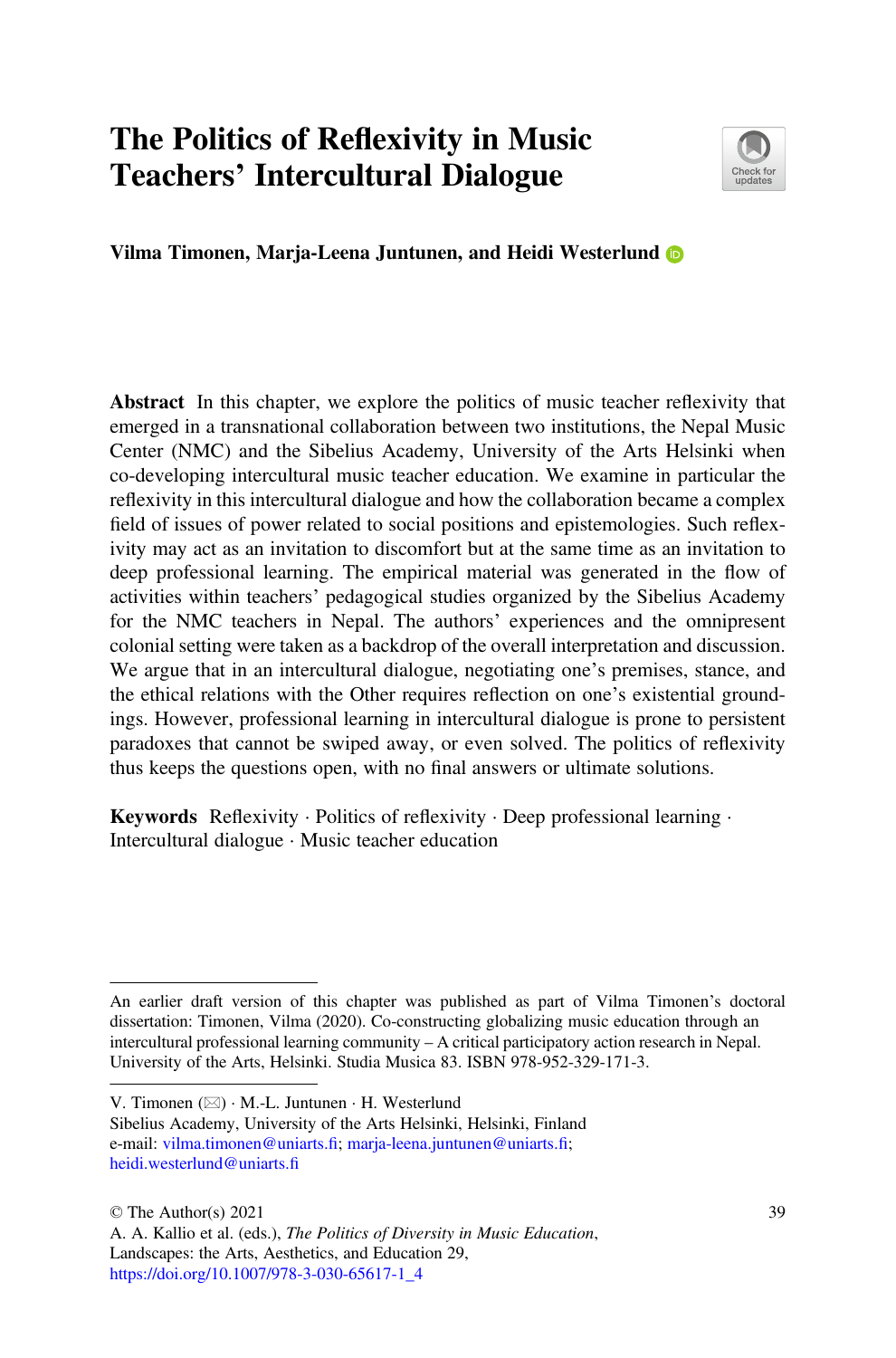### <span id="page-1-0"></span>1 Introduction

Reflective practice and the reflective practitioner are established concepts in the international literature on teacher education and teachers' professional development (e.g., Cochran-Smith and Lytle [1999\)](#page-12-0). In music education, a reflective practitioner typically refers to the socioculturally formed thinking that is part of a cognitive apprenticeship, where one learns to think in action and reflect critically while focusing one's attention and awareness on the details of music making, listening, or other musical activities (Elliott [1995\)](#page-12-1). Moreover, the concept of "reflection" has often been reserved for thinking processes that are "linked to learning 'how' rather than learning 'about' or 'what'" (Leitch and Day [2000](#page-12-2), p. 180). In other words, the starting point is that reflection is about the 'hows' of acting according to the known and valued practices, instead of questioning and changing any elements of the practice or tradition. As described in Schön's ([1983\)](#page-13-0) work, many of the reflective practitioner's tacit processes of thinking, which take place in tandem with doing, remain unconscious. Through the two forms of reflection – reflection in action and reflection *on* action – that according to Schön form the "epistemology of practice" (p. 49), the practitioner can become aware of the success and relevance of his actions and accordingly change "the situation from what it is to something he likes better"(p. 147). Reflection is therefore often limited to "an in-depth consideration of events or situations outside of oneself" (Bolton [2010,](#page-12-3) p. 13). Reflexivity, however, relates more to thinking about the mind itself and refers to "finding strategies to question our own attitudes, thought processes, values, assumptions, prejudices and habitual actions, to strive to understand our complex roles in relation to others" (Bolton [2010,](#page-12-3) p. 13). According to Bolton [\(2010\)](#page-12-3):

[t]o be reflexive is to examine, for example, how we – seemingly unwittingly – are involved in creating social or professional structures counter to our own values (destructive of diversity, and institutionalizing power imbalance for example). It is becoming aware of the limits of our knowledge, of how our own behavior plays into organizational practices and why such practices might marginalize groups or exclude individuals. (p. 13–14)

Intercultural dialogue has been said to provoke such reflexivity (Westerlund et al. [2015;](#page-13-1) Mateiro and Westvall [2016](#page-12-4)). This kind of reflexivity, which requires becoming aware of power structures, stepping into uncertainty, and engaging in complex dialogue, can emerge "between the diverse cultural logics that attend different cultural territories" (Biddle and Knights [2007](#page-12-5), pp. 5–6). In such intercultural dialogue, there is a new need to see culture as constantly undergoing "co-constructions, negotiations, questionings (...) manipulations and instabilities" (Dervin and Machart [2015](#page-12-6), p. 3). This kind of reflexivity is more related to one's own existential groundings and is expected to provide "support for cross-cultural dialogue" (Nasar et al. [2016,](#page-12-7) p. 5), through which professional identities and epistemologies can be seen as ongoing change processes. Moreover, such dialogue requires "a commitment to discomfort, a commitment to questioning oneself and one's identity, a commitment to engagement with difficult truths and alternative histories, a commitment to developing ethical relations with the Other" (Martin et al. [2017](#page-12-8), pp. 252–253).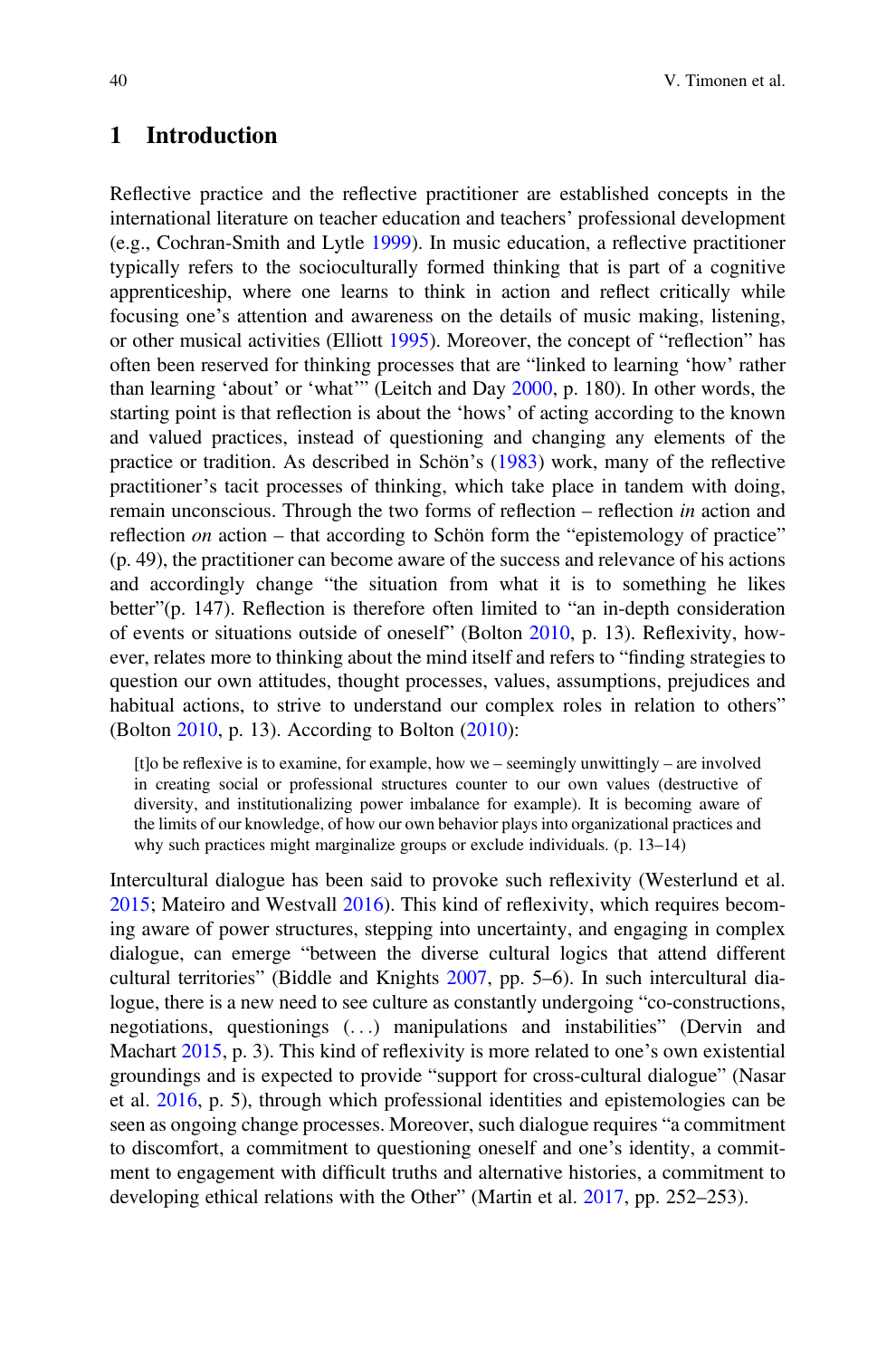In this chapter, we explore the politics of music teacher reflexivity that emerged during a transnational collaboration, by recognizing both the risks for colonial oppression that are omnipresent in intercultural collaboration on the one hand and, on the other, the potential for the transformation of professional identity through such dialogue. We examine the emerging reflexivity in intercultural dialogue between and among a group of Finnish and Nepali music educators and how the collaboration itself became a complex field of issues of power related to social positions and epistemologies.

## <span id="page-2-0"></span>2 Reflexivity and Intercultural Engagement in Late Modernity

Recent sociological and philosophical literature identifies a number of definitions for reflexivity. The term can be traced to the pragmatist and social constructionist ideas of the self as being "created through social interaction with others as people come to see themselves in the way others see them" (Giddens and Sutton [2014](#page-12-9), p. 36). In the social sciences, reflexivity also refers to the "fundamentally reflexive nature of social life per se" (p. 37). Reflexive awareness "is characteristic of all human action... [as] all human beings continuously monitor the circumstances of their activities as a feature of doing what they do" (Giddens [1991](#page-12-10), p. 35). As a concept, reflexivity is also used in understanding contemporary late modern society as a "'de-traditionalized' social context in which individuals are cut adrift from the social structure and, hence, forced to be continuously reflexive in relation to their own lives and identities" (p. 37). In this emerging post-traditional globalizing society, the balance between tradition and modernity is altered (Giddens [1994\)](#page-12-11), and "modernity is best understood as a matter of the routine contemplation of counterfactuals, rather than simply implying a switch from an 'orientation to the past', characteristic of traditional cultures, toward an 'orientation to the future'" (Giddens [1991,](#page-12-10) p. 28–29).

Lately, it has been suggested that in the late modern view human beings have the temporal priority, relative autonomy of experience, and causal efficacy that allows them to become social beings with powers of transformative reflection and action, which they can then bring to their social context (Archer [2012\)](#page-12-12). This social relationality is "the fuel or food for the reflexivity" (Donati [2006,](#page-12-13) p. 39). Donati [\(2010](#page-12-14)) points out that "social networks are not only a context where personal reflexivity takes place but can have their own reflexivity of a distinctive kind in respect to personal (agential) reflexivity" (p. 147). Also, situations where joint activities are planned and based on co-production or peer-to-peer production, such as in this inquiry's intercultural dialogue, require more than personal reflexivity, as the consequences pertain to the whole social unit or system. For Donati [\(2010](#page-12-14)), such personal and social meta-reflexivity: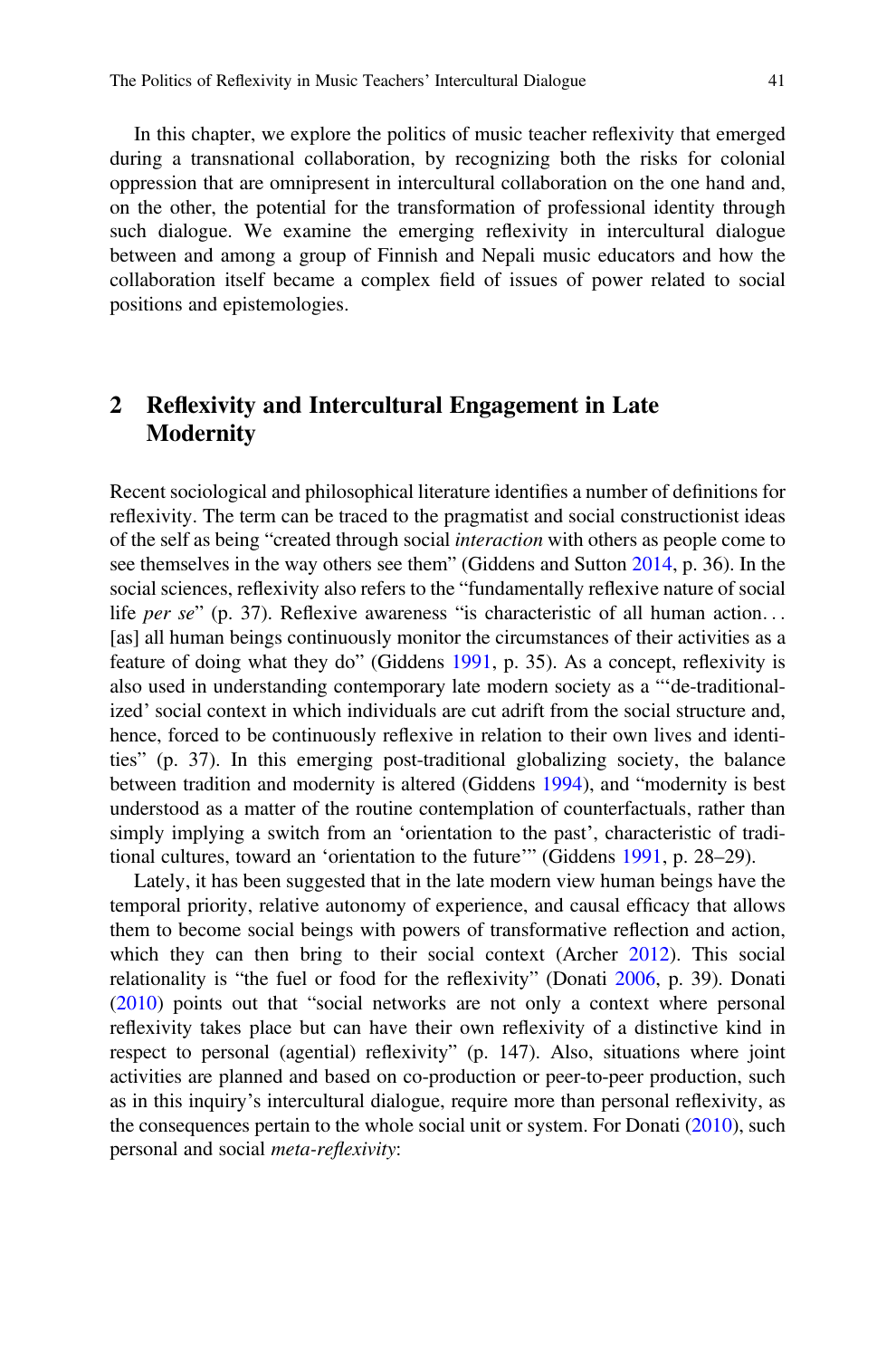is that form of turning back on oneself by a subject who considers (internally as well as in interaction with others) the outcomes of his/her own deeds, both direct and indirect, and tries to relate them to a horizon of values that transcends what is already given. (p. 159)

Meta-reflexivity, in this sense, is related to such values that might "constitute a utopian life-project" (p. 159) or a utopian social project. This kind of metareflexivity can be seen as part of the intercultural dialogue examined in this chapter. Moreover, such meta-reflexivity involves epistemic reflexivity, albeit not leading to a unified epistemic community, as perspectives and histories vary vastly in the intercultural dialogue in question. It has been argued that in epistemic reflexivity "reflection becomes reflexivity when informed and intentional internal dialogue leads to changes in educational practices, expectations, and beliefs" and "to action for transformative practices" promoting "deep professional learning" (Feucht et al. [2017,](#page-12-15) p. 234). Besides a commitment to a degree of discomfort, this kind of epistemic reflexivity can be a collective and collaborative activity (Leitch and Day [2000\)](#page-12-2), as in this inquiry.

#### <span id="page-3-2"></span>3 The Context

In this inquiry, music teacher reflexivity is explored in the context of an intercultural collaboration between two institutions, the Nepal Music Center (NMC) and the Sibelius Academy, University of the Arts, Helsinki, $<sup>1</sup>$  $<sup>1</sup>$  $<sup>1</sup>$  that agreed to co-develop an</sup> intercultural music teacher education system between Nepal and Finland.<sup>[2](#page-3-1)</sup> The collaboration between NMC and the Sibelius Academy commenced in 2013, aiming at – in addition to mutual professional learning – the co-creation of a music teacher education program for advanced level students at NMC. In this collaboration, the idea of co-development is not understood as something that is directed, pre-planned, or even necessarily fully orchestrated but rather "a complex process of transformation that comes with difficult choices" and that "must attend to a multiplicity of interests and identities" (Heller and Rao [2015,](#page-12-16) p. 5). Therefore, the process, rather than the ends, of the development is also a focus of this inquiry.

To support the program's development and to alleviate the lack of opportunities for formal education in the country, the Sibelius Academy provided the opportunity

<span id="page-3-0"></span><sup>&</sup>lt;sup>1</sup>The Nepal Music Center is an institution hosting approximately 300 students and 30 staff members, providing tuition in (Western) popular music, Eastern classical and Nepali folk music, as well as traditional Nepali dance. The Uniarts Helsinki's Sibelius Academy is one of the largest music academies in Europe. At the Sibelius Academy, music teacher education is an extended and integrated 5-year program leading to a Bachelor's and Master's degree.

<span id="page-3-1"></span><sup>&</sup>lt;sup>2</sup>The collaboration commenced through a project called "Developing music teacher education in Nepal" 2013–2014, funded by the Ministry of Foreign Affairs in Finland, and continued under a larger research project "Global Visions Through Mobilizing Networks: Co-Developing Intercultural Music Teacher Education in Finland, Israel and Nepal," funded by the Academy of Finland in 2015–2020.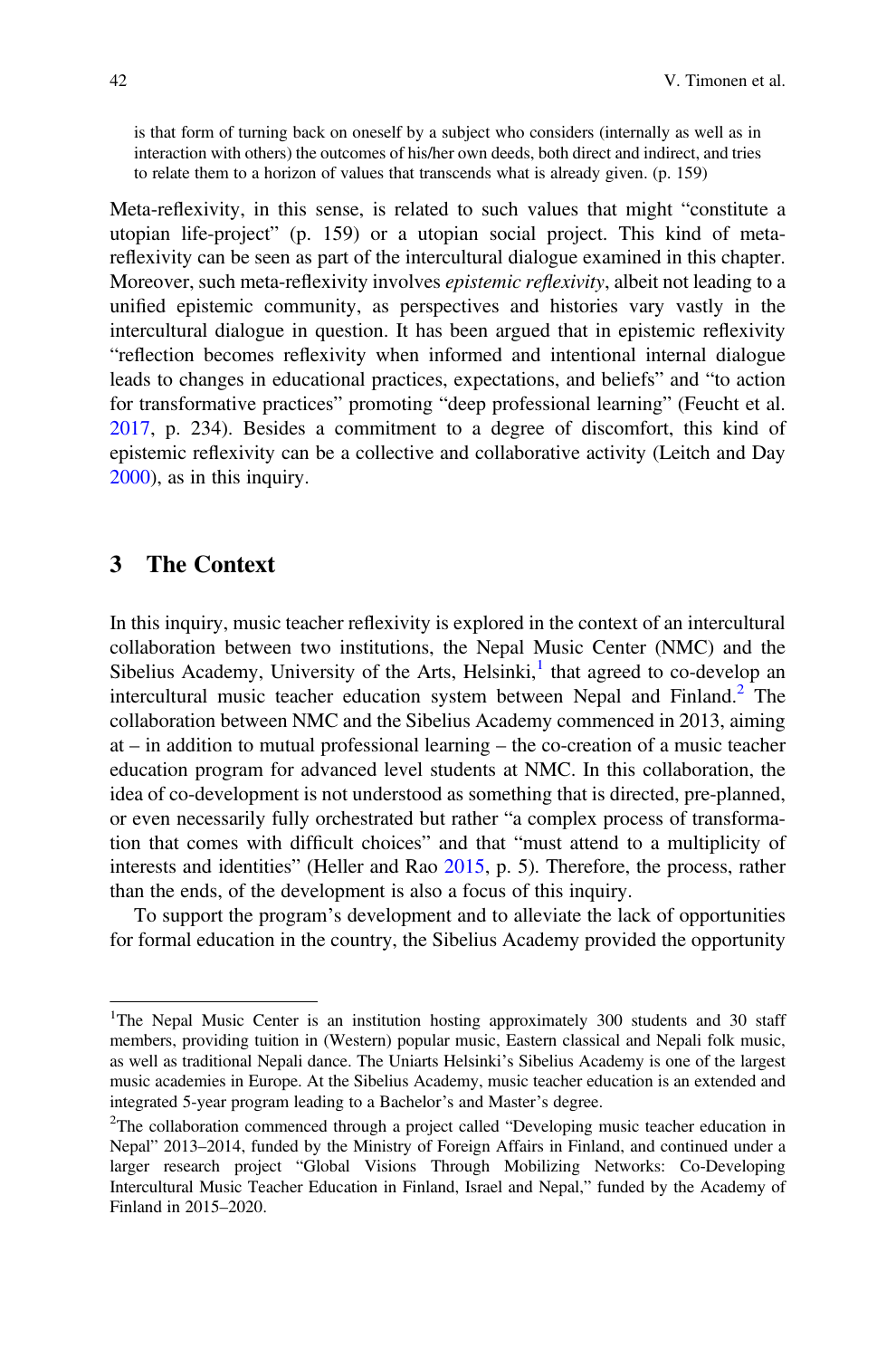for four of the NMC teachers to take part in the Teacher's Pedagogical Studies that are required for teacher competence in Finland.<sup>[3](#page-4-0)</sup> These pedagogical studies had to follow the general goals of Finnish teacher education that aim at preparing studentteachers for a reflective practice and research-based professionalism, paying particular attention to building "pedagogical thinking skills, enabling teachers to judge the bases and values of one's teaching, and to manage instructional processes in accord with contemporary educational knowledge and practice" (Sahlberg [2015](#page-13-2), p. 109).<sup>4</sup>

The pedagogical studies of the NMC teachers included regular assignments, such as writing portfolios, reflective essays, and a final paper based on individually conducted research. The studies were in this case integrated into the curriculum writing for NMC, reading educational and Asian anthropological theories, and philosophical literature far beyond that of the Finnish context. The studies also included a long cycle of group discussions that functioned as the core arena for both for the studies and professional development. Some of the reflective material produced during the pedagogical studies also functioned later as empirical material for this inquiry. In this tailor-made program, for example, presenting one's own research results at international music education conferences became a centerpiece, with the idea that such a wider positioning would trigger critical thinking beyond that of the Finnish-Nepali dialogue, aiming in this way to balance the international impact. Hence, the studies engaged all participants in constant reflection as the main approach, resulting in a hybrid generative process – "grafting" (Ahenakew [2016](#page-11-0)) – where certain ways of understanding knowledge production were applied and also introduced into the Nepali context. In this way, the ideal of reflexive practice in studies and research created an epistemological dominance in this context and at the same time also created a distinction between "better" and "worse" ways of developing music education.

#### 4 Research Approach

#### 4.1 Empirical Material and Research Objectives

The empirical material was generated within the pedagogical studies and intercultural dialogue, as well as through our experiences during and after the process.[5](#page-4-2) The material used for this chapter consists of eight reflective essays that the four NMC teachers wrote as part of their pedagogical studies; five discussions

<span id="page-4-0"></span><sup>&</sup>lt;sup>3</sup>As stipulated in Decree No. 986/1998

<span id="page-4-1"></span><sup>&</sup>lt;sup>4</sup>The first and third authors of this chapter were responsible for various study modules, and all three authors were involved in the organization and teaching of the studies.

<span id="page-4-2"></span> ${}^{5}$ Every participating teacher has signed a consent form that states where the material will be used and by whom. All publications related to the process will be read and accepted by all participants before submission, and the participants have been given the possibility to withdraw from the research at any time.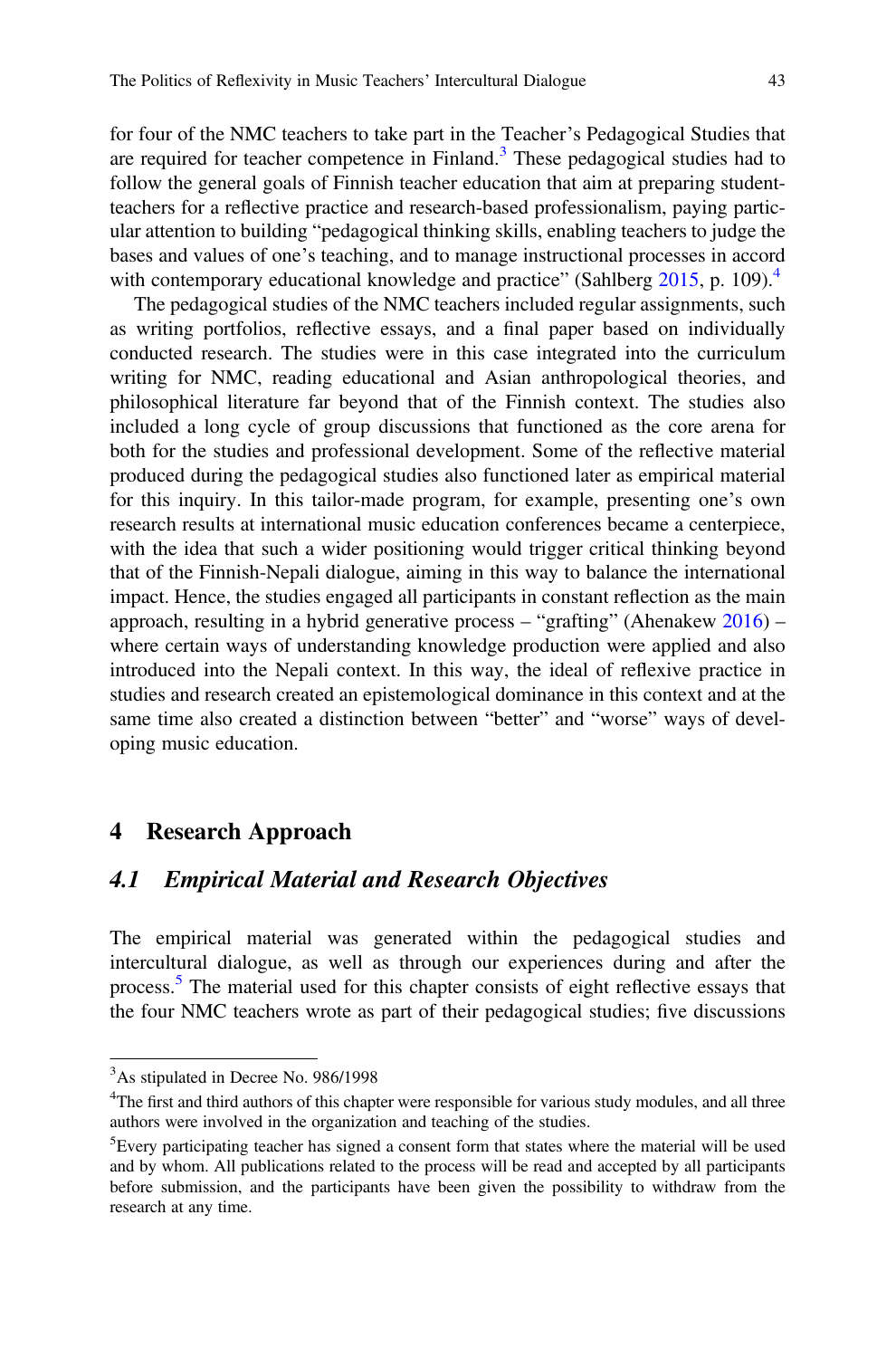among the NMC teachers and Finnish teacher-researchers, as well as the first author's research journal; and the collective discussions among the authors. When reflecting on the process of the pedagogical studies as a whole and the intercultural collaborative setting with its inherent power structures, we have engaged with the empirical material through the question: What kind of meta-reflexivity is emerging in the transnational and intercultural dialogues, and in the music educators' professional learning processes, that took place between these two educational institutions?

#### 4.2 Approach to Analysis

In addressing the research question, we first analyzed the empirical material and then contested it with our own dominant position in the intercultural dialogical setting. In the analysis, conducted through the NMC teachers' essays and the first author's researcher diary, we explored the taken-for-granted expectation of reflection as a teacher and how this expectation reinforced the distinction between 'us' and 'them' in the intercultural dialogue (Sect. [1](#page-1-0)). We then moved on to analyze how the professional meta-reflexivity of the participants critically engaged with each of their larger sociocultural frames (Sect. [2\)](#page-2-0). The analysis then proceeded from the first-stage content analysis to the second stage of exploration, in which the outcome of the first-stage analysis was contested through co-reflexive discussions against the scholarship on intercultural interaction and decolonial frames (Sect. [3](#page-3-2)). In this way, the entire process of participating in the pedagogical studies was reflected against the larger context of power issues, promoting collaboratively produced epistemic reflexivity and co-developed "deep professional learning" (Feucht et al. [2017,](#page-12-15) p. 234) during the analysis and writing process of this inquiry.

As reflexivity can also refer to simply becoming more aware of one's own biases and theoretical assumptions as qualitative researchers (Giddens and Sutton [2014\)](#page-12-9), in this inquiry we lean on the type of reflexive understanding in which critical, interpretive work "conceptualizes social reality as being constructed, rather than discovered" (Alvesson et al. [2008,](#page-12-17) p. 480). The second stage of analysis is seen to hold implications for the interpretation of the representation of participant voices (Carducci et al. [2013](#page-12-18), p. 15) and also our own self-reflexivity and positionality as scholars toward investigating "the absences, blind spots, and invisibilities inherent in research designed to interrogate, disrupt, and ultimately upend educational inequities" (p. 6). Moreover, we highlight the position that there is no gap between the researcher and research subject (Giddens and Sutton [2014](#page-12-9)) by including ourselves in the analysis. In this way, instead of aiming only for the endpoints of clarity and explanations, we aim at digging into the complexity, ambiguity, and even paradoxes of the process of intercultural interaction in transnational settings. In what follows, the analysis will be accompanied by direct quotes from the written essays,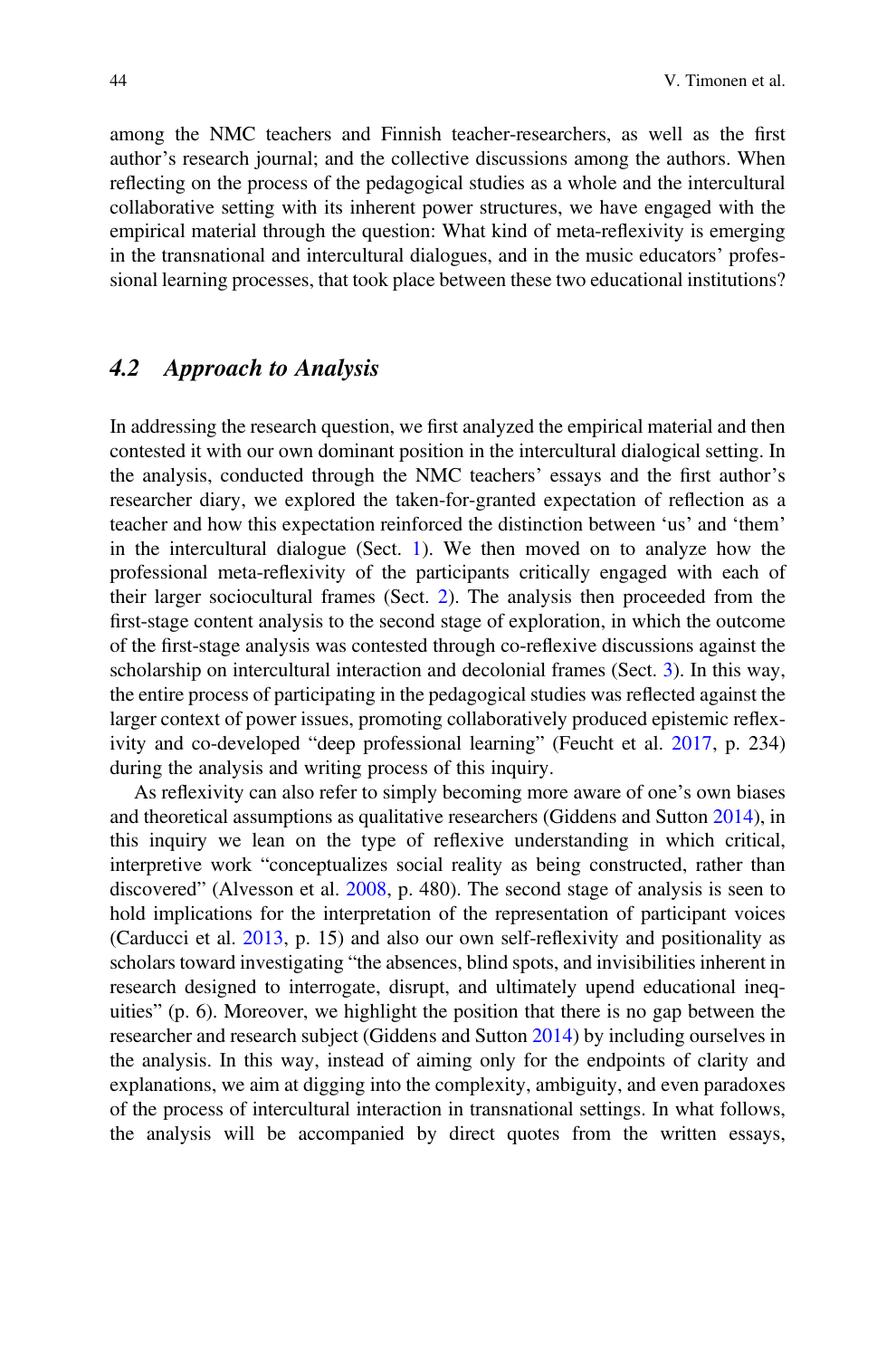discussions, and researcher journal.<sup>[6](#page-6-0)</sup> Our own experiences and the power hierarchies in the transnational setting are taken as the backdrop of the overall interpretation and discussion.

#### 5 Findings

#### 5.1 The Journey from Reflection to Reflexivity

The NMC teachers' professional work consisted not only of teaching in the music school but also of playing music in various bands and studios and performing in public arenas. None of them had a degree in music education but had become teachers through an apprentice model of teaching and learning. Critical (co) reflection as a part of teaching and learning was somewhat unfamiliar to the NMC teachers. Thus, at the beginning of their pedagogical studies, reflection in itself became a central topic of discussion and a focus of collaborative reflexive processes. Instead of reflecting on how to teach music in a more effective way, the following questions emerged: What is reflection? How can you learn to reflect and use it for your work and teacher development? Why are we expected to reflect as teachers?

Reflective assignments became a part of their pedagogical studies, as required for the formal degree. However, after some months, in their written essays, the teachers expressed how understanding the meaning of reflection and learning to articulate one's own thoughts through writing had taken time:

Writing has been very challenging for me. This is not what I have been used to do. Therefore, it took a lot of time to write down my thoughts in words. (Reflective essay, August 2016, teacher 1)

The teachers also recognized the difficulty of establishing a co-reflexive practice. Not only was writing and reading about one's own activities as a teacher a new experience but also sharing ideas with colleagues as a facilitated practice:

At the beginning of this process, there were few awkward moments for me, such as team building activities where you had to open up in a new environment and present yourself as a strong individual, willing to contribute in a team. For me, it took quite a bit of time to understand the whole process, and develop communicative and supportive skills within a group of people. However, things started kicking off as I led myself to share my inner thoughts with others and visualized the connection between all these activities with my performance as a teacher. (Reflective essay, August 2016, teacher 1)

Through the development of a co-reflexive practice, the understanding of the benefits of reflection started to emerge. This was articulated already in the very first written tasks. As one of the teachers wrote in his essay:

<span id="page-6-0"></span><sup>&</sup>lt;sup>6</sup>The quotes have been edited to be more grammatically correct.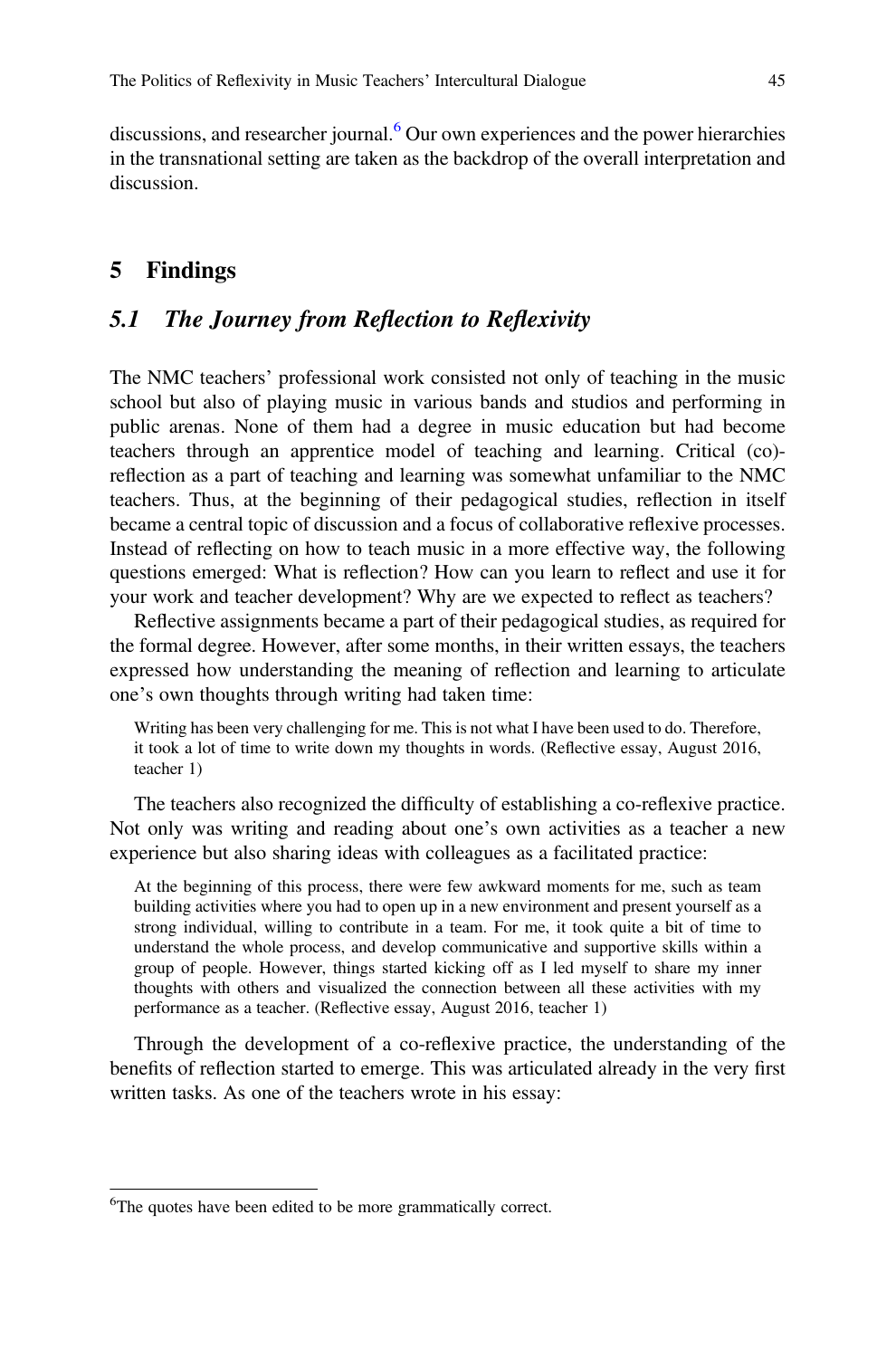This process of working together [in a group consisting of Finnish and Nepali teachers] made me realize that reflecting while working simultaneously is not only possible but very essential to any work that you are doing. (Reflective essay, August 2016, teacher 2).

As reflection was related to interaction with the Finnish partners, it naturally also concerned the assumed differences between the practices in the two countries. Cultural differences were seen as legitimizing the differences between "us" and "them":

In my experience, the working cultures in Finland and in Nepal differ from each other quite a bit. In Finland, work is very precisely planned, everyone knows their exact role in their work and the exact time for the work. The Finns are making a constant reflection on the work, asking questions like why, how, what if, what, paving a path towards deep thinking, that even provokes their own thoughts. (Reflective essay, August 2016, teacher 2).

At the same time, the constant comparison between "us" and "them" helped in identifying one's own professional epistemology, as the time spent with reflective tasks in the studies invited the teachers to ask: Why am I doing my work in the ways I am? For the first author, the process led at times to fundamental questions, such as:

I don't know how to proceed. Educational values? Musical values? What is my take on traditional music? What is important [for me] as an educator, and why? What is important [for me] as a musician, and why? (Researcher diary, 15.2.2016).

The unexpected uncertainty of one's own professional taken-for-granted values and principles questioned the constant comparing and thinking of the differences between 'us' and 'them', and gradually led to realizing that reflexivity in transnational collaboration and intercultural dialogue might move all of us into a deeper consideration of inescapably inherent sociocultural matters.

# 5.2 Reflexivity beyond the Existing Practices and Sociocultural Hierarchies: Emerging Meta-Reflexivity Supporting Professional Learning

The collaborative work on creating a new educational program as part of the studies guided discussions on how to create consistent learning paths for the students, in order to achieve desired educational outcomes:

The overall process of curriculum writing helped me pinpoint the actions that I take in my classes on a deeper level. I started to ask questions: Why do I do things in the way I do? What is the purpose of my actions? What are the outcomes that I am looking for in a student? Am I succeeding in achieving the desired goals? If yes, why? If not, why?" (Reflective essay, January 2016, teacher 2).

Working and co-reflecting as a team inspired further discussions about community building, not just about the teacher community but the whole institutional community, to which the students also belong: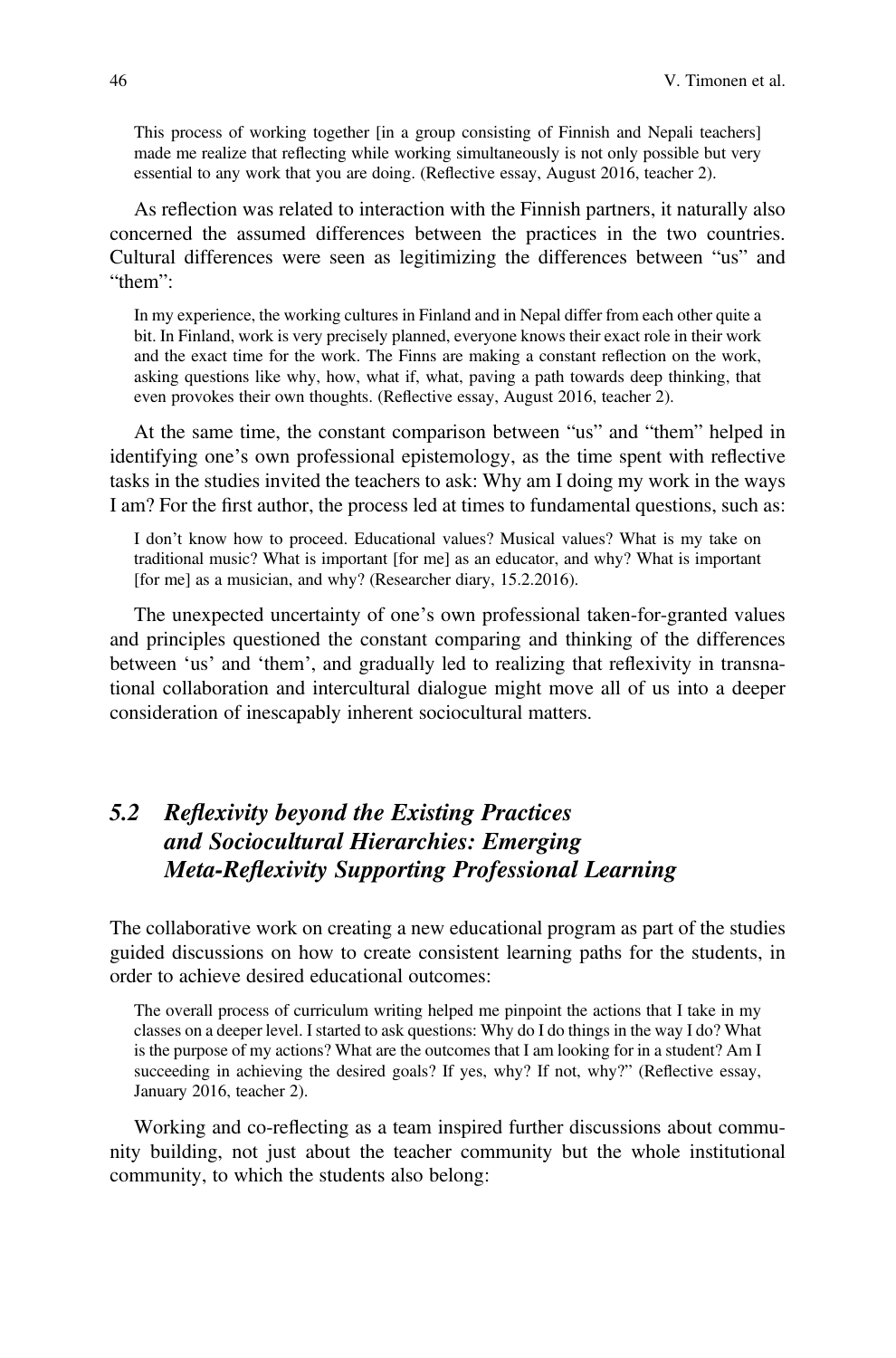Moving forward another step has meant becoming self-aware and creating awareness in a team. It has helped us in understanding the broader meaning of music education. It has become a way to explore different dimensions of my teaching and classroom activities. Meanwhile, in the process, I've realized that music education is more than just transferring knowledge; rather, it is about building a strong teacher-student relationship as well as understanding the needs and interests of the students. (Reflective essay, August 2016, teacher 1).

Joint discussions demanded time for building trust, which enabled alternative thoughts to be discussed and tested collegially. One of these complex sociocultural issues was the country's caste system. The caste system has been legally forbidden since 1962 but continues to be a strong force in defining social roles and relations within institutions (Bennett [2008\)](#page-12-19), including educational systems. The caste system thus intersects musical practices and music education in various ways, including the historical perspective that music teachers in Nepal, as also musicians, traditionally come from the lower castes. In their essays, the teachers reflect on how the caste system and cultural habits support ways of conducting mundane activities that do not allow critical thinking or social change and how the possibility of social mobility and thereby individual choice is more relevant for lower caste children and more challenging for upper class children:

In Nepal, ...one's upbringing depends on what caste and what customs one is brought up with. I personally have found it easier to teach pupils who are from the lower middle, or middleclass families, since in the higher classes, children [are] brought up in a strictly disciplined way. [In the higher classes], superstition is also in practice. [For example], you cannot drink water from a glass touched by a lower caste person. These kinds of beliefs and practices often make pupils insecure, low self-esteem, sealed and hesitant beings, as everything in their upbringing is pre-planned. These children have a very slim chance to make decisions. When a teacher comes to know that a pupil comes from such a background, the teacher should try to make the learning and teaching environment as relaxed, friendly, fun, and enjoyable as possible. This type of friendly environment helps the students in opening up and gaining self-confidence. (Reflective essay, January 2016, teacher 2).

In the process of co-reflection among the teachers, the emerging meta-reflexivity that relates to values and being aware of social relationality elicited a social environment wherein teachers' choices, also regarding alternative strategies, started to emerge:

But have we, as teachers, provided the students with such a [supportive and friendly] environment, the right atmosphere in our classes? Have we encouraged the students to make mistakes, not to be afraid of failures, but to take them as a part of their learning process? I presume that asking these questions of ourselves as teachers will definitely increase the self-realization in the teaching sessions. This is very important, as I strongly believe that the teacher's role in making a better society is larger than we have realized. (Reflective essay, January 2016, teacher 2).

The teachers' essays also dealt with the identified professional and economical differences between the two contexts, Finland and Nepal, and how the conditions of professional work shape the reflexive practice, or condone the lack of it:

 $(07:14)$  R: Mostly...because of the situation in our country ... one job is not enough. So, you are always thinking of getting another job. So, ... we don't reflect on what we have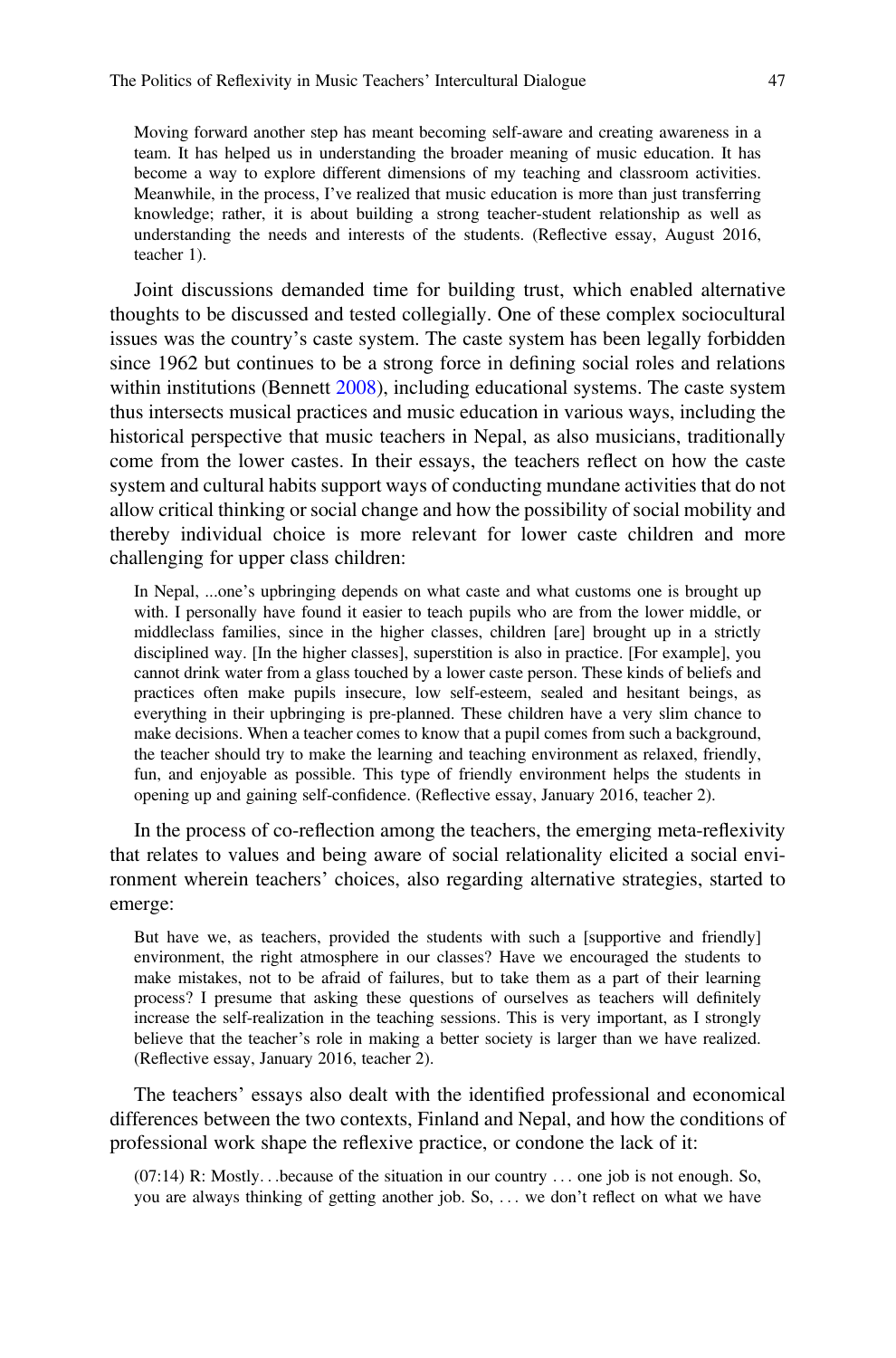done, how we did it. Before, ... I never reflected on my own work, and I haven't seen that being done, either in any company or by our friends. [Here in Nepal] it's always about the new thing: What do we want to do next? And, that's what I grew up with. And, it [the reflective approach] was never part of my working habit. (Discussion 25.3.2016, teacher 4)

Here, reflexivity appears as a privileged activity for those who can afford it. As Indian-born anthropologist Arjun Appadurai [\(2013](#page-12-20), p. 180) argues, "the better off you are (in terms of power, dignity, and material resources), the more likely you are to be conscious of the links between the more and less immediate objects of aspiration." Realizing this led us, the Finnish participants, to turn back to ourselves and ask: Who is reflexivity for? Is reflexivity really a luxury only for those who have the time and means for it?

# 5.3 Meta-Reflexivity on Epistemic Imperialism and Exploitation

NMC's first expectation had been that the Finnish music teacher educators would consult with them and share their knowledge of music teacher education and in this way help in building a new music teacher education program in Nepal. Yet, as shown above, we ourselves were painfully aware that many of our teaching and learning practices, as well as organizational ideas, were challenging the local understanding of who gets to decide what is done, how things are done, when, and by whom. Hence, organizational efficiency rather than the questions of how to teach music became central in the dialogue. As a consequence, we constantly revisited our own understandings, while becoming increasingly aware of the potential consequences of our intervening actions in NMC. The persistent question arose as to how to recognize the colonial frame omnipresent in the dialogue; or rather, how to deal with the fact that the power issues were present throughout. As Leigh Patel [\(2016](#page-13-3)) argues:

the location of some actions as within and others outside of systemic coloniality mutes and collapses necessary conversations, not only about the function and impact of oppressive deeds and acts but also about the theories of change for more desired dynamics. (p. 2).

For us, setting up processes of complex reflexivity, instead of introducing professional certainty, became one necessary strategy in our attempts to work through the paradoxes and ambiguity of the situation (see also, Carducci et al. [2013,](#page-12-18) p. 8).

The NMC teachers' participation in the pedagogical studies repositioned all participants and can be seen as strengthening the already existing hierarchies between the partners. The power hierarchies (established due to professional authority and economical privilege) became even more complex when the initial positions between the Sibelius Academy and the NMC teachers were formally changed from an international teacher exchange relationship to teacher-student relationships, at the same time as the studies provided the NMC teachers access to formal qualifications and professional knowledge. Moreover, the pedagogical studies as a kind of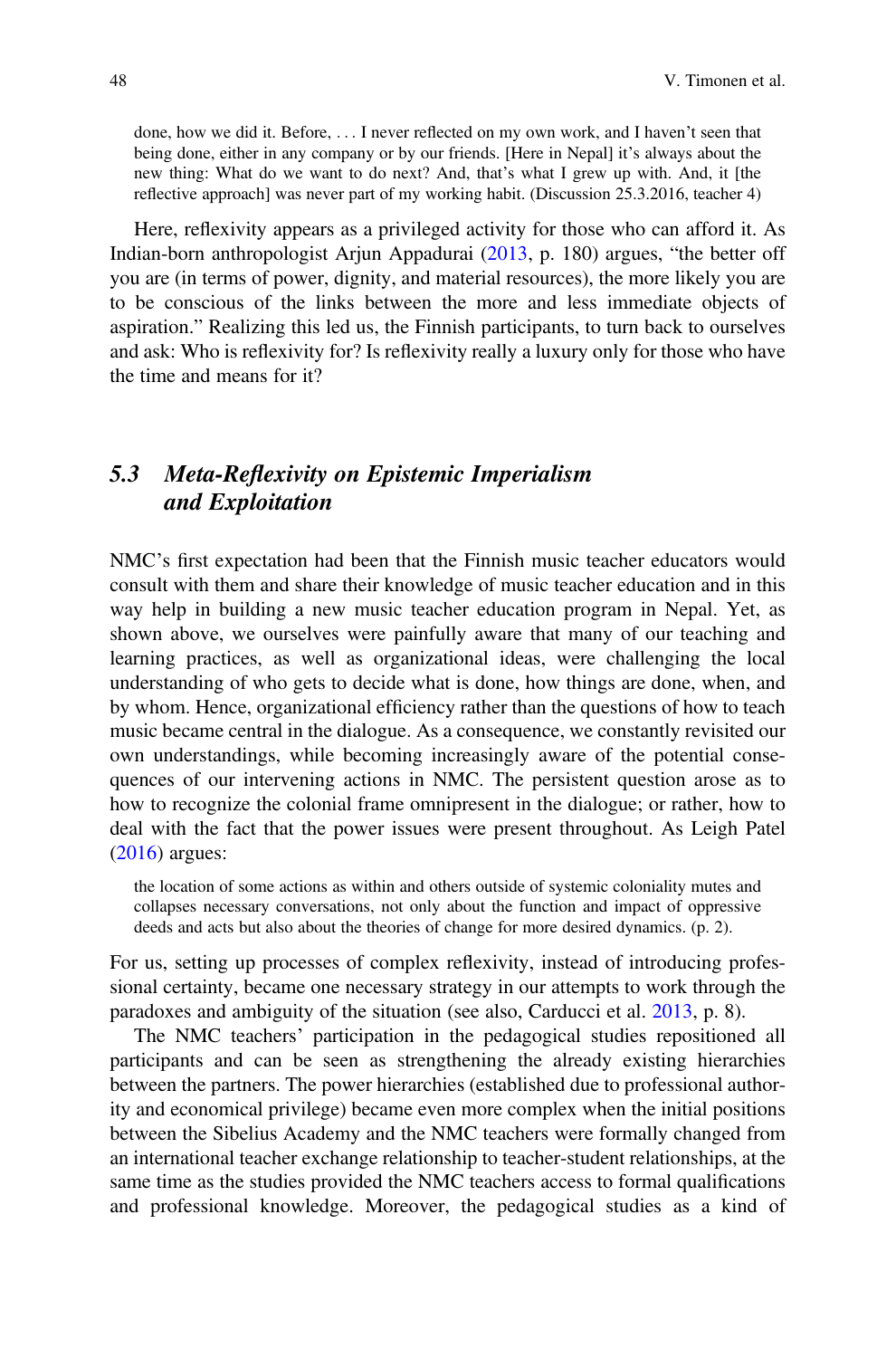'institutional intervention' became a significant part of the research project as a whole, $\frac{7}{1}$  $\frac{7}{1}$  $\frac{7}{1}$  thus making the position of the NMC teachers even more vulnerable. Therefore, during the studies and the concurrent discussions, the question of what might be epistemic injustice became central. While the studies were conducted with the understanding that practicing reflexivity is a necessity for teachers, the project – with its many sub-studies – constantly dealt with such questions as whose knowledge is legitimate in terms of educational organization, when to intervene and when not, and how to anticipate whether our presence and interventions initiated a transformative change or not, as the consequences could only be seen afterward. Indeed, we had to ask: Does enhanced reflexivity itself create tensions that can be more destructive than transformative? Questioning our own actions became an inherent and constantly present part of the process and continues to be so as we write. Hence, the pedagogical studies aimed to support in every way the attempts of the NMC teachers to become equal members of the international community of music educators and researchers. This resulted, for instance, in the NMC teachers becoming co-authors in international peer-reviewed publications, participating as presenters in major international conferences, and their home institution organizing major conferences in Nepal. The joint processes of inquiry in various sub-studies can be seen as having partially blurred the student-teacher division.

Intercultural/transnational collaboration, in which all participants were regarded as learners of some sort, albeit learning different things, can be seen as a strategy to work through the paradoxes encountered. Our own stance in facilitating the collaboration was drawn in large part from Appadurai's understanding, where research can be seen as a democratic activity: "one which is not restricted to the sphere of high science, policy experts, or other elites" (Appadurai [2013,](#page-12-20) p. 267). Appadurai [\(2013](#page-12-20)) eminently advocates that this kind of *right for research*, meaning to practice epistemological and intellectual capacity to navigate between alternative knowledge horizons, should be included as a basic human right for all, and would be especially relevant to citizens in poorer countries. Accordingly, it became important to consider all participants as equal professionals, working in a joint co-reflexive collaborative process of knowledge production, to support and value all participants' involvement in the inquiry.

Despite these attempts, however, we still had to consider whether facilitating the participants becoming researchers and members of the international academic community was simply an enforced idea, as it seemed unrealistic at least in the beginning for those without any academic background in music education. Moreover, the goals of the pedagogical studies may continue to be seen as epistemic imperialism, which privileges science and research-based knowledge production – a paradox that cannot be hidden in this case and that pertains to the whole of academia, also including the international music education network. As Gorski ([2008\)](#page-12-21) points out, there cannot be neutrality, as "in fact the very act of claiming neutrality is, in and of itself, political,

<span id="page-10-0"></span><sup>&</sup>lt;sup>7</sup>Global Visions Through Mobilizing Networks: Co-Developing Intercultural Music Teacher Education in Finland, Israel, and Nepal.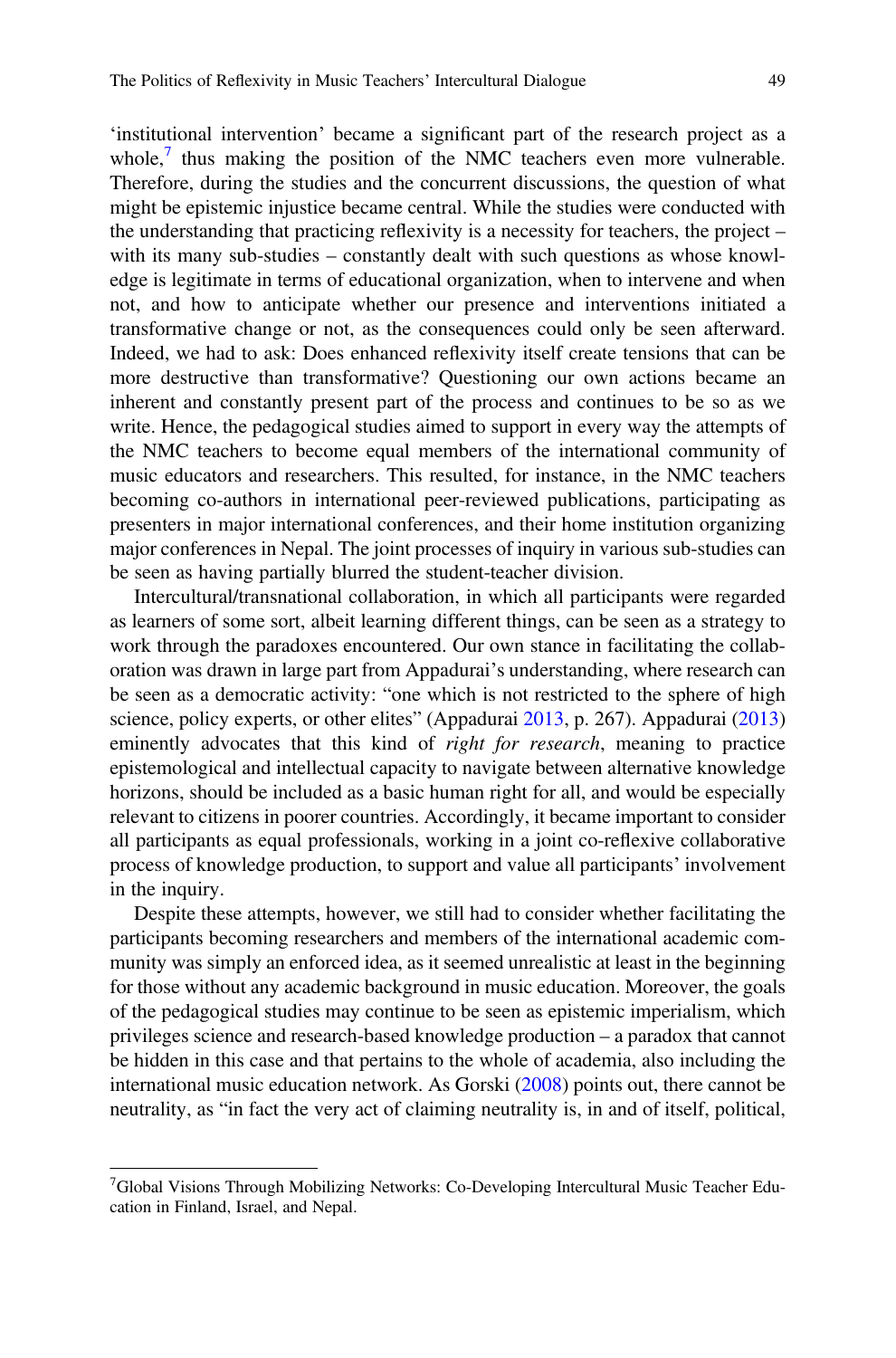on the side of the status quo" (p. 523). Most importantly, the pedagogical studies that produced the empirical material for the research can themselves be critically seen through the concept of epistemic exploitation, where "epistemic labor is coercively extracted from epistemic agents in the service of others" (Pohlhaus Jr. [2017,](#page-13-4) p. 22), even though the intentions were for developing "critical consciousness and against marginalization"(Gorski [2008,](#page-12-21) p. 523). These questions remain to be reflected upon even though when the inquiry as a whole was based on an intention to co-create a hybrid epistemic community that is neither 'Finnish' nor 'Nepali' but an outcome of a community that engages in the creation of Utopian life-projects for all participants.

#### 6 Conclusion

This chapter has aimed to show that intercultural dialogue in a transnational project can develop a type of meta-reflexivity that questions one's existential groundings independently of the position of the participant. In such a dialogue, negotiating one's premises, stance, and the ethical relations with the Other – when also confronting and facing a different social order and belief system, among other things – invites or even requires reflection on one's existential groundings. Such reflexivity is an invitation to discomfort, but at the same time, it is an invitation to deep professional learning. The inquiry has illustrated, however, that professional learning in intercultural dialogue is prone to persistent paradoxes that cannot be swiped away, or even solved, but rather will continue haunting in future interactions. Another important question remains: Can or should one expect such commitment to produce discomfort for anyone else except oneself? Although failures have been argued to be a necessary element of intercultural dialogue and learning (Dervin and Gross [2016\)](#page-12-22), the ethical imperative is that failures cannot be welcomed at the cost of harming others. This question relates to the very politics of reflexivity in music education practice and research. Although intercultural dialogue is based on intense communication and serious attempts to form a joint arena for collaboration through discussion, as has been the case for this inquiry, in such a dialogue one can only begin to understand what is not communicated in professional communities, where the personal is often subsumed under the benefits of the organization, project, or the very community, including the research community. The politics of reflexivity thus keeps the questions open, with no final answers and or ultimate solutions.

#### <span id="page-11-0"></span>References

Ahenakew, C. (2016). Grafting indigenous ways of knowing onto non-indigenous ways of being – The (underestimated) challenges of a decolonial imagination. International Review of Qualitative Research, 9(3), 323–340. <https://doi.org/10.1525/irqr.2016.9.3.323>.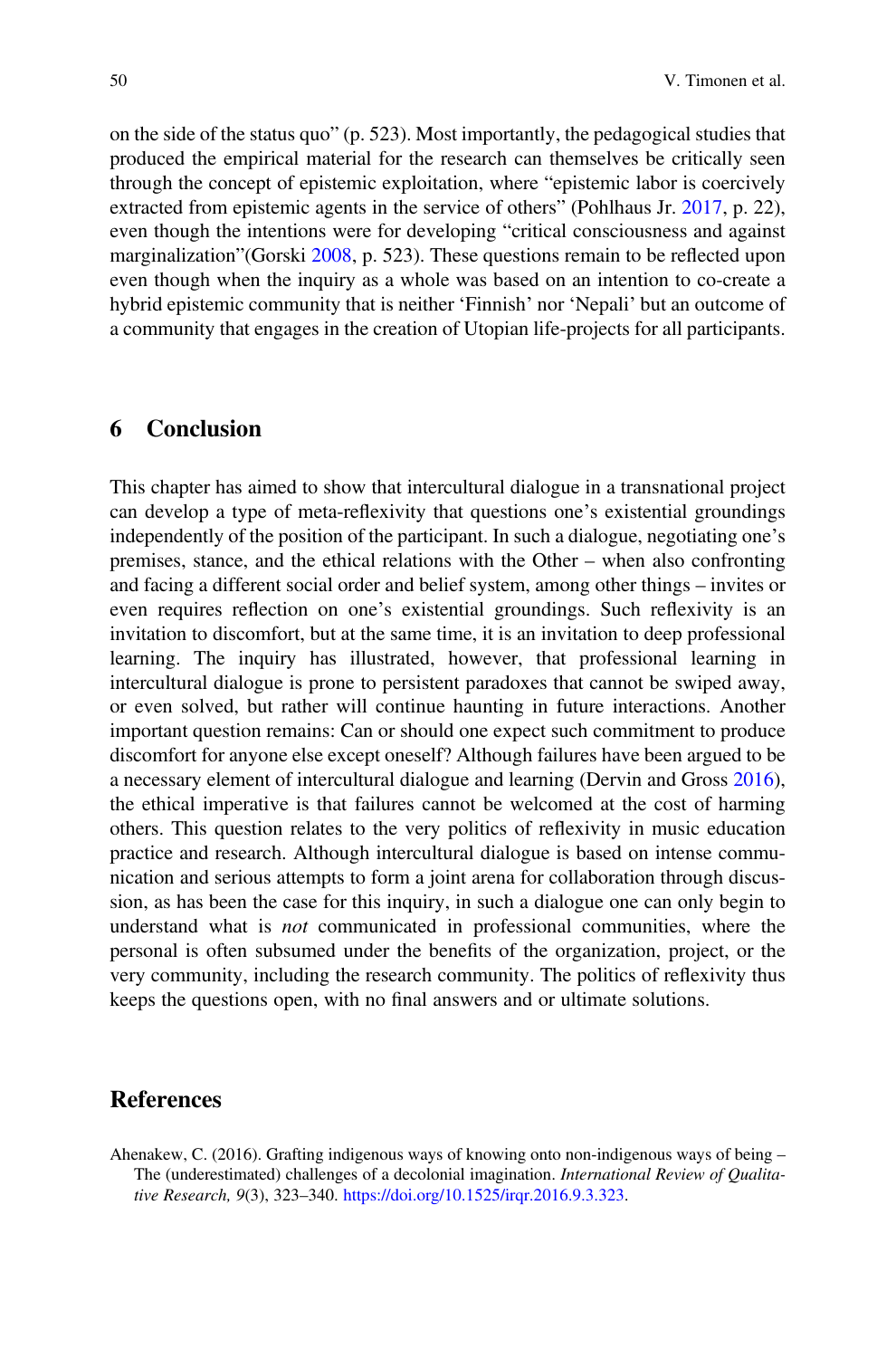- <span id="page-12-17"></span>Alvesson, M., Hardy, C., & Harley, B. (2008). Reflecting on reflexivity: Reflexive textual practices in organization and management theory. Journal of Management Studies, 45(3), 480–501.
- <span id="page-12-20"></span>Appadurai, A. (2013). The future as cultural fact. London\New York: Verso.
- <span id="page-12-12"></span>Archer, M. S. (2012). The reflexive imperative in late modernity. Cambridge: Cambridge University Press.
- <span id="page-12-19"></span>Bennett, L. (2008). Policy reform and culture change: Contesting gender, caste, and ethnic exclusion in Nepal. In A. A. Dani & A. de Haan (Eds.), *Inclusive states. Social policy and* structural inequalities (pp. 197–224). Washington, DC: World Bank.
- <span id="page-12-5"></span>Biddle, I., & Knights, V. (2007). Introduction. In I. Biddle & V. Knights (Eds.), Music, national identity and the politics of location (pp. 1–15). London\New York: Routledge.
- <span id="page-12-3"></span>Bolton, G. (2010). Reflective practice: Writing and professional development. Los Angeles: Sage.
- <span id="page-12-18"></span>Carducci, R., Pasque, P. A., Kuntz, A. M., & Contreras-McGavin, M. (2013). Disrupting façades of clarity in the teaching and learning of qualitative research. Qualitative Research in Education, 2(1), 1–26. <https://doi.org/10.4471/qre.2013.01>.
- <span id="page-12-0"></span>Cochran-Smith, M., & Lytle, S. L. (1999). Relationships of knowledge and practice: Teacher learning in communities. Review of Research in Education, 24(1), 249–305.
- <span id="page-12-22"></span>Dervin, F., & Gross, Z. (2016). Intercultural competence in education. Alternative approaches for different times. London: Palgrave Macmillan.
- <span id="page-12-6"></span>Dervin, F., & Machart, R. (2015). Introduction: Omnipresent culture, omnipotent cultures. In F. Dervin & R. Machart (Eds.), *Cultural essentialism in intercultural relations* (pp. 1–11). Houndmills: Palgrave Macmillan.
- <span id="page-12-13"></span>Donati, P. (2006). Understanding the human person from the standpoint of the relational sociology. Memorandum, 11, 35–42. http://www.fafi[ch.ufmg.br/~memorandum/a11/donati01.htm](http://www.fafich.ufmg.br/~memorandum/a11/donati01.htm). Accessed 10 April 2019.
- <span id="page-12-14"></span>Donati, P. (2010). Reflexivity after modernity. From the viewpoint of relational sociology. In M. S. Archer (Ed.), Conversations about reflexivity (pp. 144–164). London\New York: Routledge.
- <span id="page-12-1"></span>Elliott, D. (1995). Music matters: A philosophy of music education. New York\Oxford: Oxford University Press.
- <span id="page-12-15"></span>Feucht, F. C., Brownlee, J. L., & Schraw, G. (2017). Moving beyond reflection: Reflexivity and epistemic cognition in teaching and teacher education. *Educational Psychologist*, 52(4), 234–241.
- <span id="page-12-10"></span>Giddens, A. (1991). Modernity and self-identity. Self and society in the late modern age. Cambridge: Polity.
- <span id="page-12-11"></span>Giddens, A. (1994). Living in a post-traditional society. In U. Beck, A. Giddens, & S. Lash (Eds.), Reflexive modernization: Politics, tradition and aesthetics in the modern social order (pp. 56–109). Cambridge: Polity.
- <span id="page-12-9"></span>Giddens, A., & Sutton, P. W. (2014). *Essential concepts in sociology*. Cambridge: Polity.
- <span id="page-12-21"></span>Gorski, P. C. (2008). Good intentions are not enough: A decolonizing intercultural education. Intercultural Education, 19(6), 515–525.
- <span id="page-12-16"></span>Heller, P., & Rao, V. (2015). Deliberation and development: Rethinking the role of voice and collective action in unequal societies. Equity and development. Washington, DC: World Bank.
- <span id="page-12-2"></span>Leitch, R., & Day, C. (2000). Action research and reflective practice. Towards a holistic view. Educational Action Research, 8(1), 179–193.
- <span id="page-12-8"></span>Martin, F., Pirbhai-Illich, F., & Pete, S. (2017). Beyond culturally responsive pedagogy: Decolonizing teacher education. In F. Pirbhai-Illich, S. Pete, & F. Martin (Eds.), Culturally responsive pedagogy: Working towards decolonization, indigeneity and interculturalism (pp. 235–256). Cham: Palgrave Macmillan.
- <span id="page-12-4"></span>Mateiro, T., & Westvall, M. (2016). The cultural dimensions of music teachers' professional knowledge. In E. Georgii-Hemming, P. Burnard, & S.-E. Holgersen (Eds.), Professional knowledge in music teacher education (pp. 157–172). London\New York: Routledge.
- <span id="page-12-7"></span>Nasar, M., Modood, T., & Zapata-Barrero, R. (2016). A plural century: Situating interculturalism and multiculturalism. In N. Meer, T. Modood, & R. Zapata-Barrero (Eds.), Multiculturalism and interculturalism (pp. 1–26). Edinburgh: Edinburgh University Press.